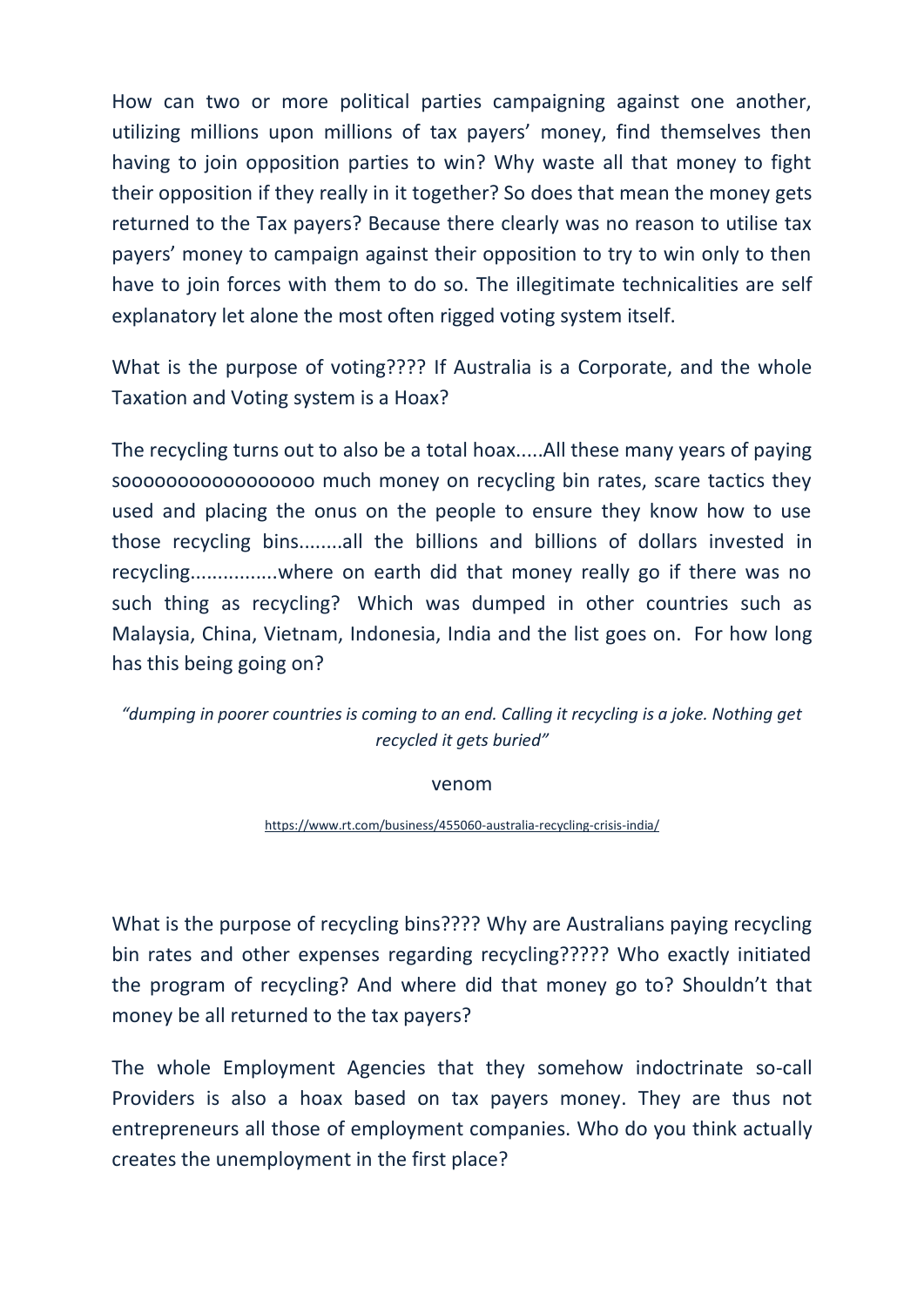The very ones who create the problems find themselves creating the solutions all for money. YOUR money.

When recessions were created, or high interest rates or financial collapses, the money has to go somewhere. So whilst the very people paying taxes lose their financial gains, their assets, their businesses, their homes they worked hard for...........where does it all go to? It goes right into the very pockets of the ones who create the problem in the first place. Then the very same culprits create so called employment agencies to have YOU running around finding a job, whilst with YOUR money they pay others to dictate to YOU that you have to go running around whilst they have to tick some protocol boxes so that they can get paid. Wow!

AND the tax payers are forced to accept jobs that are against their principles, ethics, morals, and so forth.

A dear friend currently has joined so many of those employment agencies all at once and what this soul discovered is mindblowing.!!!!!!!!!!!!!!!!!!!!!!!!!!!!

Here is something worth knowing and so important to know. I personally verify its authenticity fully.

An insurance company has a client who signs for income protection. Something happens due to major medical reasons. They try to claim the income protection. But the insurance company lures them to accept disability claim. But they did not sign for disability or life insurance. They signed for income protection. They are then forced to accept without having signed disability and life insurance. Years of abuse, intimidations, threats, invasion of privacy, immense concerns arise. Eventually losing everything the client then seeks financial assistance through 'Centrelink'. The client is asked to provide an extensive medical report.....then another then another then another...........sounds like an insurance company..... overridden by unqualified persons!!!!! The client's health debilitates.........guess what? That insurance company has contacted Human Services/Centrelink to ensure that the client does not get the disability pension, so that the insurance company does not then pay out the disability claim, to which mind you the client did not even sign or had in the first place. The client had signed and asked for Income Protection.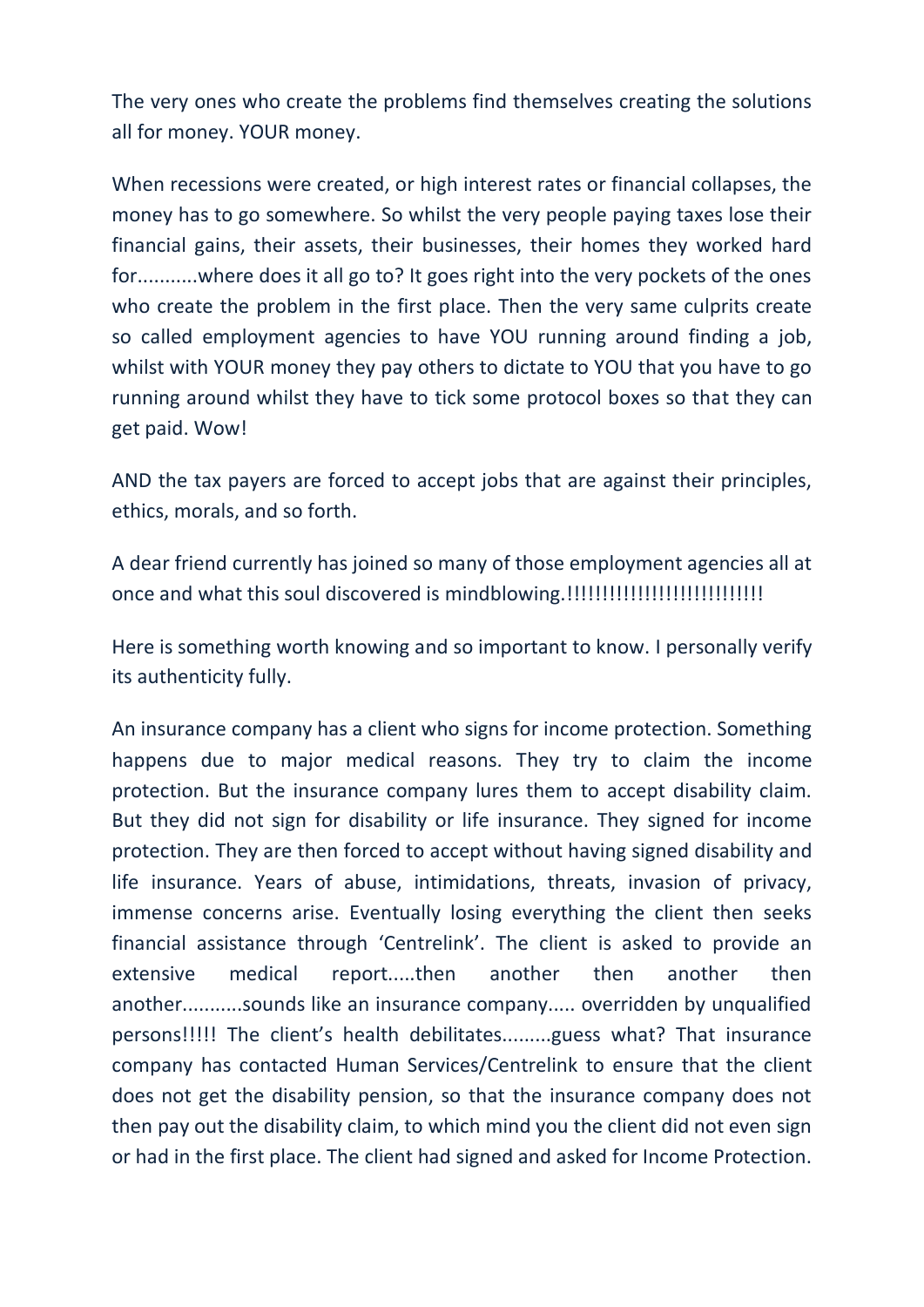The world has started to become Transparent though and I was told that some have organised to activate something to ensure that a lot of further information becomes available to the public regardless.

The unethical misconduct and nature of this very seriousness of what has been happening, let alone the appalling unprofessionalism occurring in so many sectors of the matrix system is 'mindblowing'. Even regarding Centrelink, Assessment Assessors and Job Capacity Assessors, Employment Agencies or Services labeled as so called providers, Community and Charity Centers. There have been stolen funds that were to be allocated to clients, abuse and sexual abuse, exploitation of clients sent to certain jobs that were not appropriate for them, targets of exploitation for this includes businesses run down also. There was a lot of manipulation, threats, invasion of privacy and intimidation occurring, as well harassment.

The enormity of trauma they put clients through. There are crimes committed, corruption and what some are doing to people has been very disturbing.

The truth is not avoidable when there are so many cases, complaints and deaths and abuse that have occurred amongst these organizations that have now reached pinnacle counts. Especially money taken from the allocated funds to serve themselves rather than the interest of the public in need. Many have been exposed, some organizations in certain locations have closed, and there is a lot of more disclosures to unfold inevitably. Nothing will stop that despite what some are saying.

Here are some very important points though to ask in anything, especially where there is a handling of anything that is foremost confidential and secondly sensitive:

- What exactly is the purpose, goal, motive, aim, intention of their job/role for a particular case?
- Exactly what specific code protocols must they carry out to reach the outcome of the purpose of their role?
- Do they fully read the whole case so as to fully grasp the true complaint and understanding of the whole case and know why it has had to reach to a certain level, because clearly it seems not?